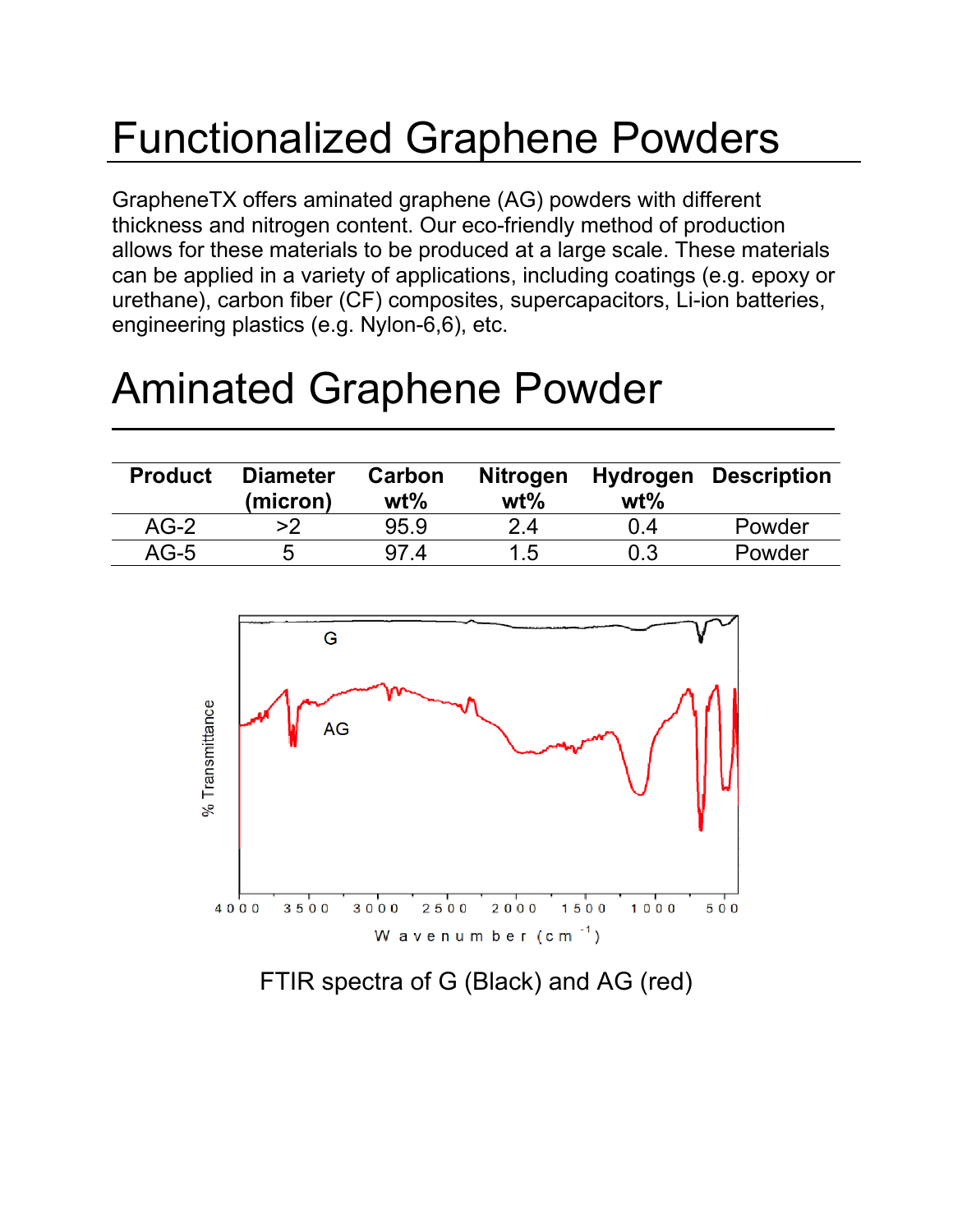







SEM of AG-5 TEM of AG-5 SEM of AG-2 TEM of AG-2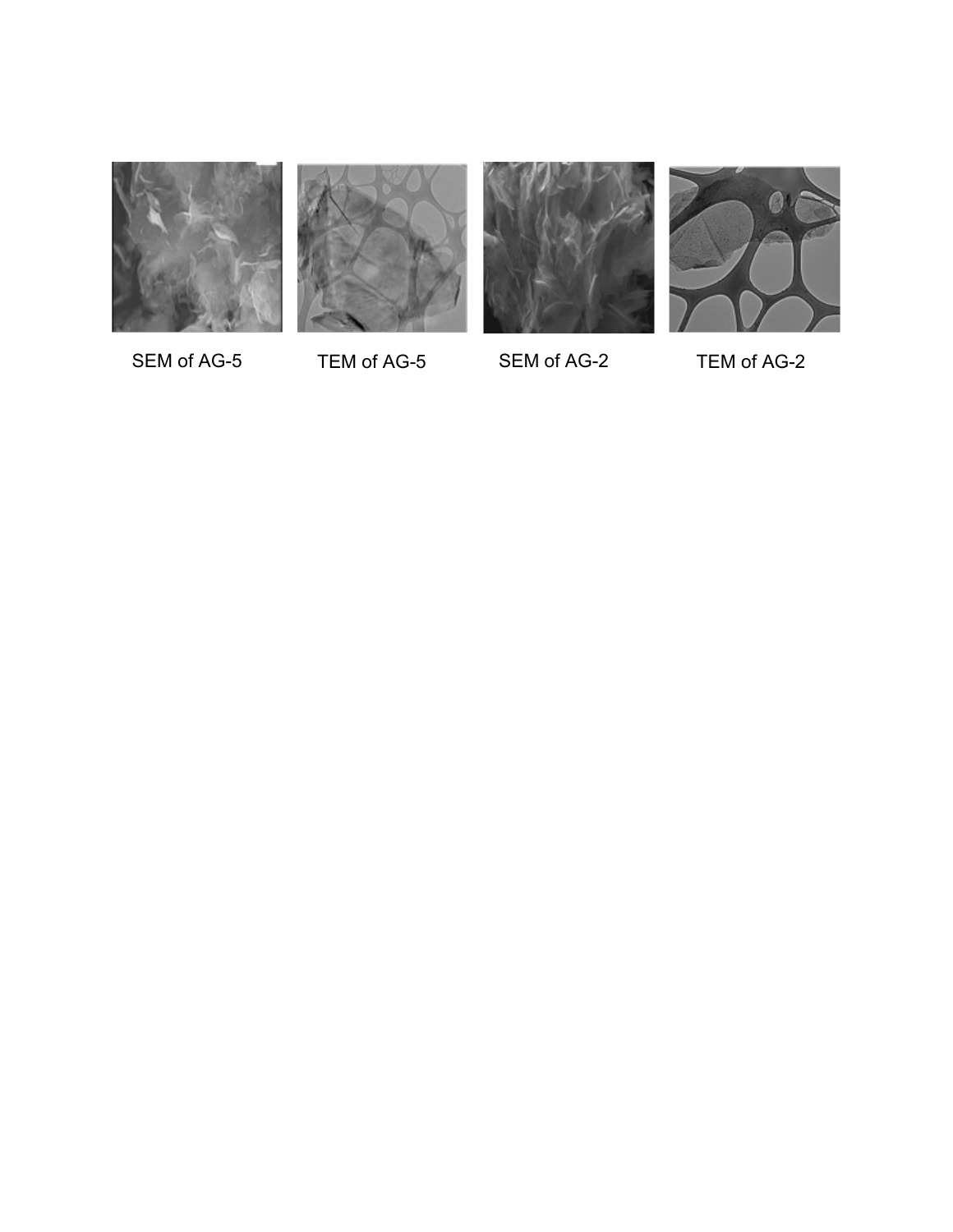# Functionalized Graphene Dispersions

GrapheneTX offers aminated graphene (AG) dispersions with AG-2 and AG-5 in different solvents and concentrations. Our eco-friendly method of AG production allows for these materials to be produced at a large scale. GrapheneTX can produce dispersions tailored to your application. These materials can be applied in a variety of applications, including coatings (e.g. epoxy or urethane), carbon fiber (CF) composites, supercapacitors, Li-ion batteries, engineering plastics (e.g. Nylon-6,6), etc.

#### **Applications**

- Coatings, paints
- CF composites (Automotive, Windmill blade)
- Engineering Plastics

### **Benefits**

- Barrier enhancement
- Corrosion and Moisture resistance
- Enhanced mechanical properties
- Enhanced electrical/thermal conductivity
- Increased UV-durability



#### AG Epoxy Coating Contact Angle

15% increase in contact angle